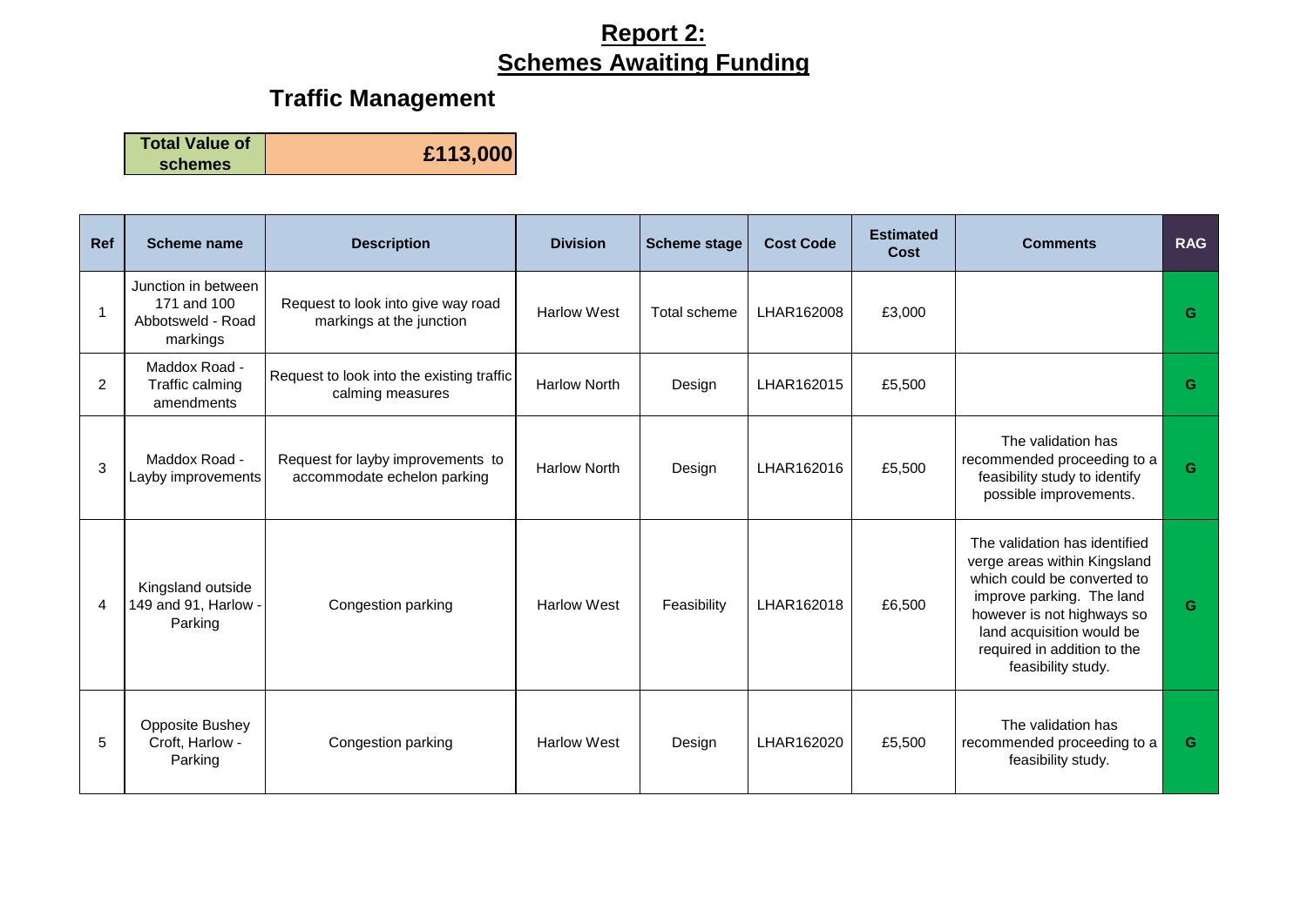## **Report 2: Schemes Awaiting Funding**

# **Traffic Management**

**Total Value of schemes £113,000**

| <b>Ref</b>     | Scheme name                                                                  | <b>Description</b>                                                                                                                                                   | <b>Division</b>           | <b>Scheme stage</b> | <b>Cost Code</b> | <b>Estimated</b><br>Cost | <b>Comments</b>                                                                                                                                                | <b>RAG</b> |
|----------------|------------------------------------------------------------------------------|----------------------------------------------------------------------------------------------------------------------------------------------------------------------|---------------------------|---------------------|------------------|--------------------------|----------------------------------------------------------------------------------------------------------------------------------------------------------------|------------|
| 6              | <b>Water Gardens</b><br>junction with Third<br>Avenue - Feasibility<br>study | Feasibility to look at improving the exit<br>from the Water Gardens for traffic<br>wanting to turn right                                                             | <b>Harlow West</b>        | Feasibility         | LHAR172007       | £6,500                   | The validation has been<br>completed and has<br>recommended proceeding to a<br>feasibility study to look at<br>options.                                        | G          |
| $\overline{7}$ | Paringdon Road -<br>Route study                                              | Request to review Paringdon Road in<br>its entirety to assess the existing traffic<br>calming and junction arrangements<br>where safety concerns have been<br>raised | <b>Harlow West</b>        | Feasibility         | LHAR192012       | £5,000                   | The validation has<br>recommended undertaking a<br>route study of the length of<br>Paringdon Road.                                                             | G          |
| 8              | Waterhouse Moor -<br>Parking<br>improvements                                 | Request to consider amending off<br>road land for parking spaces in the<br>vicinity of Waterhouse Towers                                                             | <b>Harlow South Eastl</b> | Design              | LHAR192006       | £5,500                   | The validation has identified<br>that it would be feasible to look<br>at converting the grassed area<br>to enable vehicles to be moved<br>from the sharp bend. | G          |
| 9              | Willowfield - Layby<br>improvement                                           | Feasibility study to look at either<br>widening the existing layby to better<br>facilitate echelon parking or look to<br>introduce a one way system                  | <b>Harlow West</b>        | Design              | LHAR162010       | £6,500                   |                                                                                                                                                                | G          |